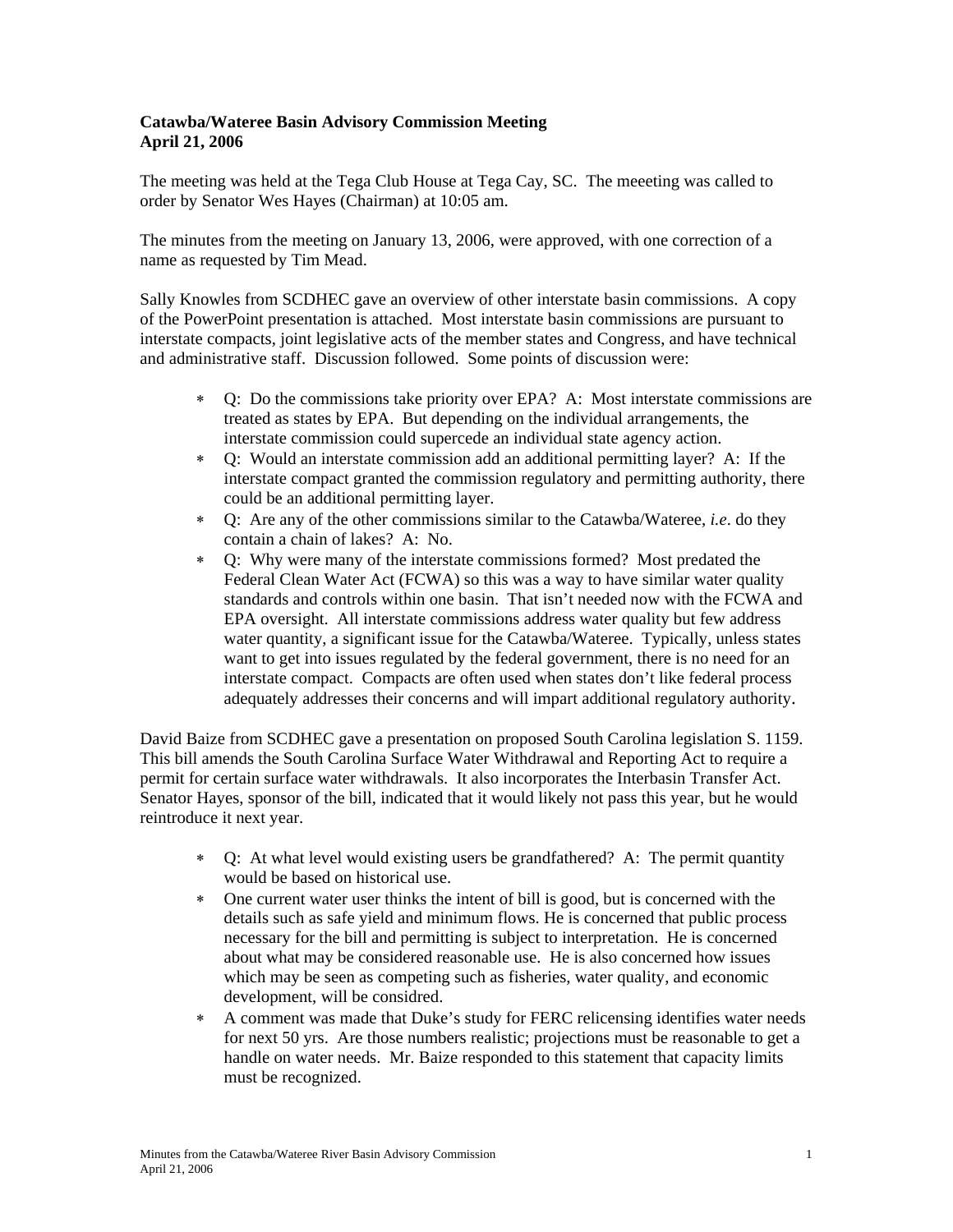- ∗ Q: If this bill becomes law would the Duke model be used to determine minimum flow needs? A: 7Q10 would be used as the baseline and then there would be a process to determine if another minimum flow, perhaps higher than 7Q10 , was more appropriate.
- ∗ A comment was made that an advisory group should establish growth projections for different geographic areas and use this information to determine water needs for the future.
- ∗ Q: Will all withdrawals require a permit; will there be a threshold? A: There will be a trigger of 3 million gallons per month, the same trigger for surface water withdrawal reporting. Other states have permitting triggers; these triggers also protect existing users.
- ∗ Q: Does South Carolina currently have an interbasin transfer permit requirement. A: Yes.
- ∗ Q: Does the bill require a permit for withdrawal even if the water is returned to the same river? A: Yes, but whether or not the use is consumptive will be taken into consideration. If most water is returned, *i.e.* the use is non-consumptive, it would be easier to permit than total consumption. But there must also be consideration to where the water will be returned.
- ∗ Q: Since reservoirs increase water storage could we build more storage? A: The permitting process for new reservoirs could be very long and arduous.
- ∗ Q: Would projections be make with additional storage or existing storage? A: We are looking at existing storage.
- ∗ A comment was made that both states would have to be aware of the relationship between state and federal laws. State permitting would not overrule FERC or other federal laws. But federal law does not cover water withdrawals.

There was considerable further discussion on projecting water needs, denying permits if there could be an impact in the future, and determining current withdrawal limits based on projections.

John Morris from NCDENR apprised the Commission on NC's position on using Duke's CHEOPS model and LIP Protocol. He has confidence in the CHEOPS model but does see a few shortcomings. It takes a long time to run and is very data intensive but is the best model for Catawba. Ed Bruce from Duke stated that the CHEOPS time steps can be modified to speed up model run time. CHEOPS was designed for specifically relicensing; states may want to modify it to be more flexible for water use purposes. With regard to enforcing the LIP, current withdrawers are bound by signing Duke's Agreement in Principle and Final Agreement. If NC were to issue an interbasin transfer permit from within Duke's project boundary, NC would condition the permit that it must also meet the LIP. North Carolina can manage droughts under House Bill 1215. All local governments must have dourght management plans in place. These plans could help achieve compliance with the LIP. Senator Clodfelter suggested that perhaps the NC drought bill could be amended to say in the Catawba basin, local governments must comply with Duke's LIP.

Mr. Morris then provided an overview of NC Surface Water Permitting programs. The NC Water Use Act addresses surface and groundwater if there are multiple users and coordination is necessary to avoid water depletion. The Environmental. Management Commission (EMC) can declare Capacity Use Areas and develop an administrative rule for permitting in that area. The process may be slow to get going but positive points are the process focuses regulatory attention on areas where it is most needed (where water depletion most likely) and requires development of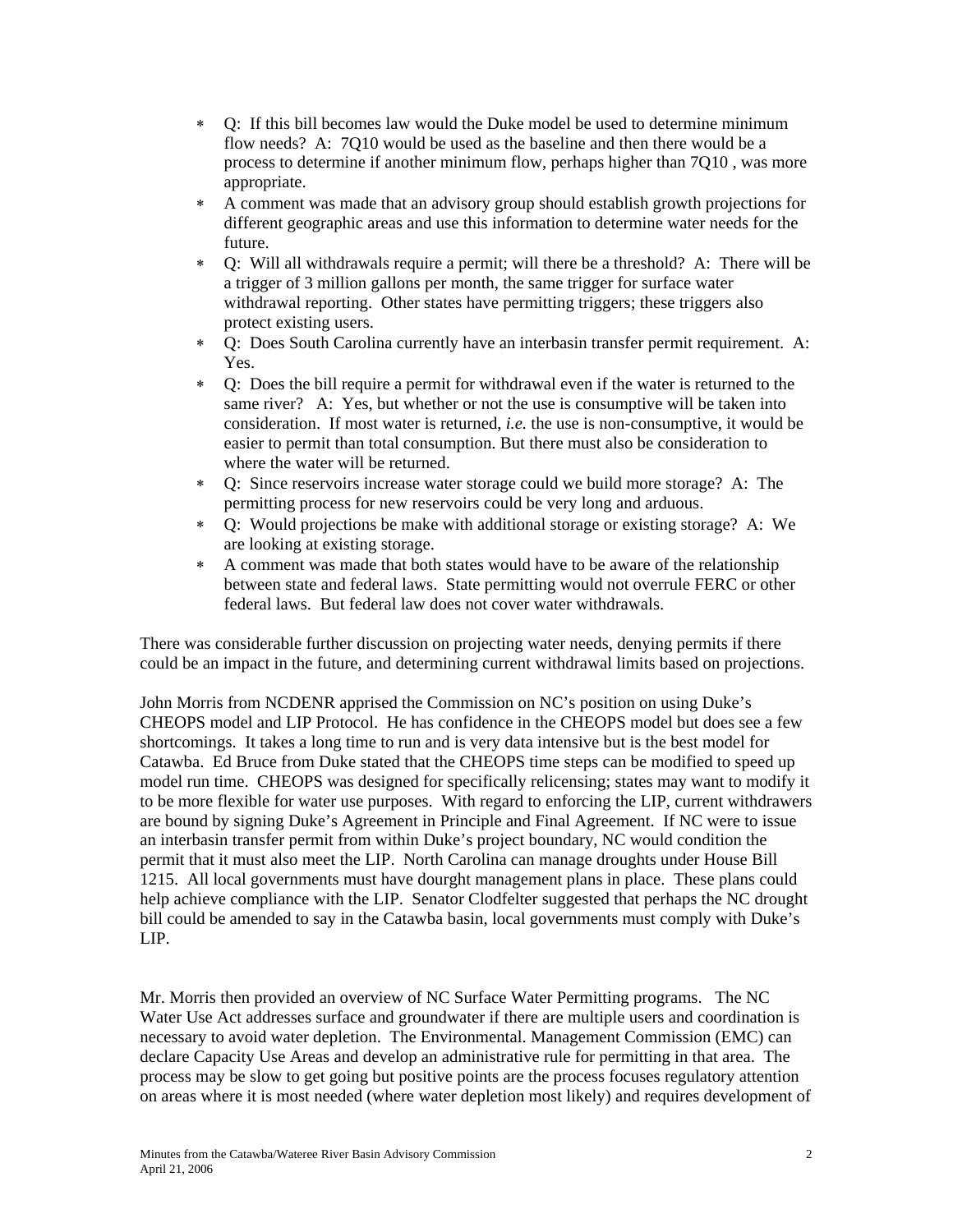a custom designed water plan and permitting program. North Carolina has a ground water capacity use area in a 15 county coastal area. They were considering a surface water capacity use area for the Eno River but local governments stepped in and wanted to try to manage the water use themselves. A drawback with this program is there is no permitting for surface water withdrawals, other than interbasin transfers, unless the EMC declares a capacity use area. NC can also attempt to regulate surface water withdrawals if other department permits are needed and the NC Environmental Policy Act requires a comprehensive environmental assessment. A drawback to this approach is that this act applies only if the project wi with public money or on public lands.

Discussion followed about the differences between relying on other permitting programs to address surface water use indirectly or to have a permitting program that addresses it directly. SC recognized that existing programs had shortcomings and believes a surface water permitting program is the better way to go. NC

Senator Clodfelter offered that both states needed to move in the same direction. He believes NC needs similar legislation or at least better coordination with for SC's proposed program to work. He stated that interstate cooperation needed. SC doesn't know how much water coming in from NC. The two states need better coordination. John Morris stated that if the NC General Assembly passed a bill, DENR could effectively administer it.

Senator Hayes proposed forming an *ad hoc* committee to evaluate H. 1159 and report back to the Commission. Nick Stegall and Donna Lisenby were named as co-chairs. The Commission approved this action.

Gary Faulkenberry asked DHEC to present its position on using the CHEOPS model and the LIP. Sally Knowles responded that CHEOPS is satisfactory for purposes of FERC relicensing, but may not be appropriate for other permitting programs. SC will abide by the LIP. Dick Christie of SCDNR stated his agency is very glad to see the LIP in AIP. DNR has to evaluate additionally to ensure that it is in sync with State Water Plan.

Gary Faulkenberry commended CMU for completing a wastewater treatment plant upgrades to achieve a phosphorus reduction of 70%.

Dick Christie of SCDNR gave an overview of their role in FERC relicensing. A copy of his presentation is attached. There was no specific discussion.

Senator Hayes scheduled the next meeting. Jerry Campbell with the Mountain Island Lake Marine Commissions offered to host it and provide a lake tour. This next meeting will be scheduled for late August and the following meeting in late November or early December. Proposed agenda items for the next meeting are growth forecasting. Senator Clodfelter asked the two COGs (Catawba in SC and Centralina in NC) to make this presentation.

Bud Badr of SCDNR gave a presentation on the South Carolina State Water Plan. A copy of this presentation is attached. Questions/comments-

Q: Does plan break down into subbasins? A: Yes 4 subasins.

Q: If SC has had this water plan for many years, why has it taken so many years to propose permitting? A: Surface water withdrawals, other than interbasin transfers, were not seen as a problem until the recent extended drought and the talk of merchant power plants locating in SC.